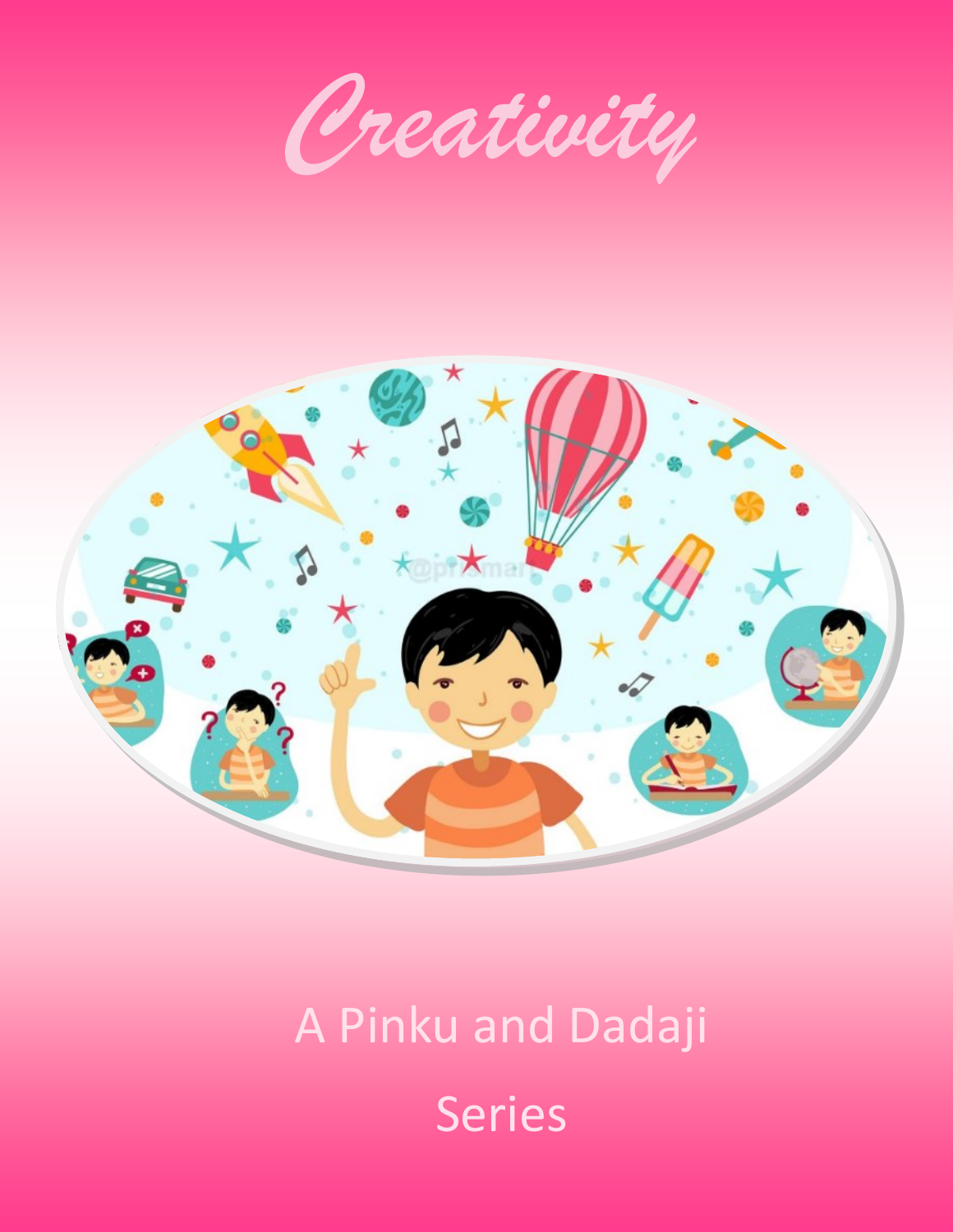#### *Creativity say's no idea is absurd*

Pinku: Hello Dadaji. Good morning are you going for walk today.

Dadaji: Yes Pinku, today you got up early any special reasons.

Pinku: Yesterday I could not complete my origami homework which I am completing now.

Dadaji: Ah! Origami, it is the Japanese art of folding paper into decorative shapes and figures correct Pinku?

Pinku: Dadaji how do you know all these? Also, how do you know that it was started in Japan?

Dadaji: We use to have origami sessions in our school when I was young. Let me give you some history of it. Paper was first invented in China around 105 A.D., and was brought to Japan by monks in the sixth century. Handmade paper was a luxury item only available to a few, and paper folding in ancient Japan was strictly for ceremonial purposes, often religious in nature. Coming through generation slowly, paper folding in Japan had become recreational as well as ceremonial, often featuring multiple cuts and folds. It came to be regarded as a new form of art that was enabled by the advent of paper both mass-produced and

#### Creativity is Contagious

Pass it on

more affordable. Do you know Pinku today; origami has expanded to incorporate advanced mathematical theories, as seen in between the folds.

Pinku: Origami has expanded to incorporate advanced mathematical theories Wow! What creativity.

Dadaji: Yes. Origami itself is a creative art form. You need to be creative to create new forms and patterns of paper.

Pinku: Hmm… Is creativity a learned skill or an innate talent?

Dadaji: Both, I would say. God has given creative thinking to all, some people have it less and some more based on genes and family history. But that does not mean you cannot be creative. Creativity is a skill which can be learned and practiced.

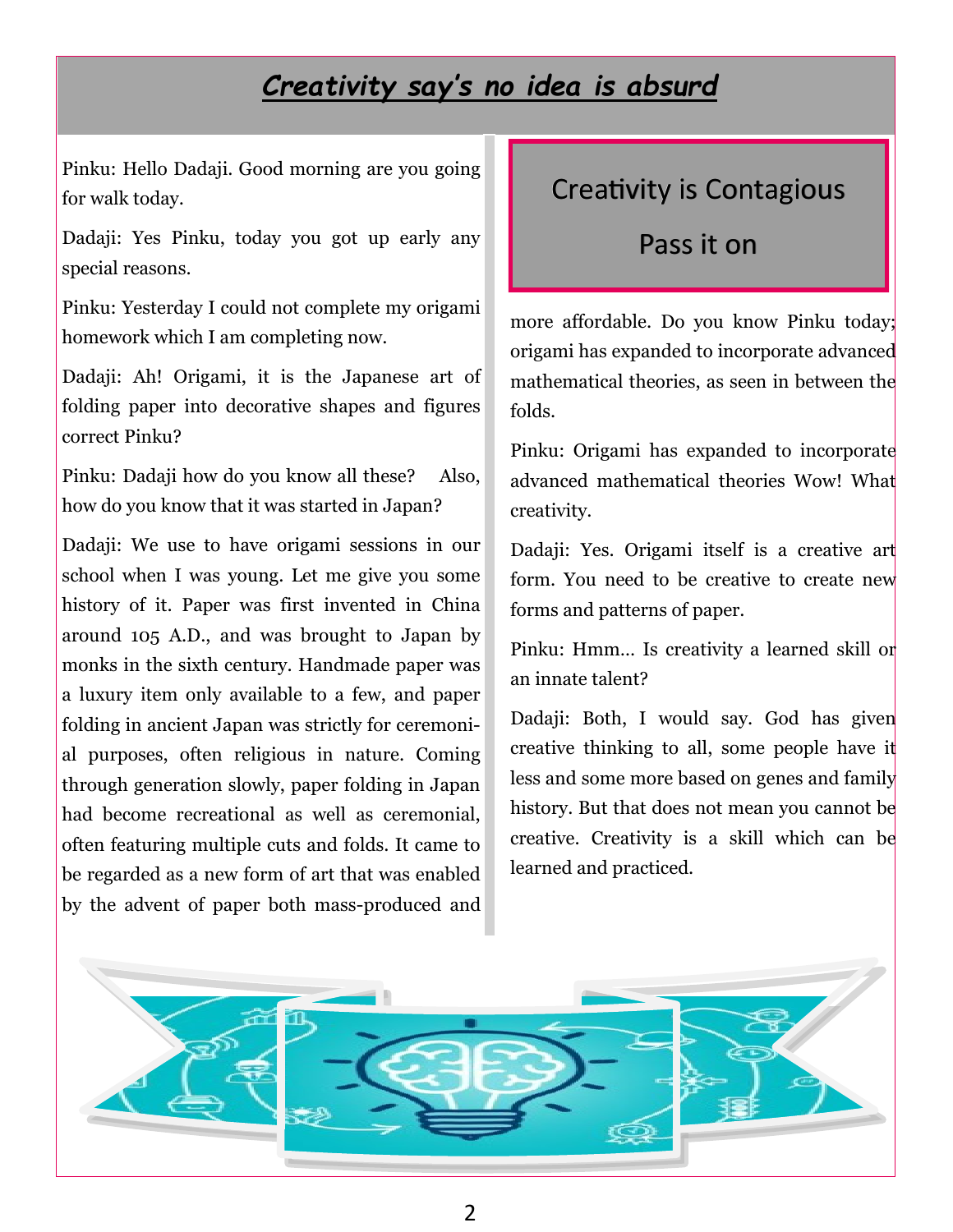## *Creativity leverages imagination*

Pinku: Dadaji is creativity restricted to art forms only I mean drawing, painting, dance, drama etc…

Dadaji: No Pinku, you can be creative in any field like math, science, cuisine, teaching, engineering, sports etc.

Pinku: How can I enhance my creativity?

Dadaji: Well! Curiosity will lead you to creativity. I know few steps from experience which are as given below:

Initiate ideas and start working towards it to make them work believing that creative solutions do exist.

Have un-parallel thinking meaning do not follow any structure or pattern just go on experimenting through trial and error and you will get there where no one reached.

Just be playful do not take much pressure

Look at every situation, every challenge, and every opportunity from different angles. Each angle provides a different perspective on the situation and unleashes new insights.

Pinku: What is the role of imagination in being creative?

# Creativity involves breaking established patterns

Dadaji: Well! Creativity relies on imagination. Imagination is the ability to form images, ideas, and sensations in the mind which influences everything we do, think about and create. It leads to elaborate theories, dreams and inventions from the academia to engineering, science, mathematics and the arts.

Pinku: Dadaji it is said that creative thinking eliminates frustration how far that is true Dadaji?

Dadaji: Pinku there is nothing quite as frustrating as being unable to solve a challenge isn't it? Now think that you are creative. You will try and find creative solutions for any challenges thus creativity is the motivation against frustration.

Pinku: Hmm… think creatively and stay away from frustration. Good to know that Dadaji my next question: What are the mental blocks for creativity Dadaji?

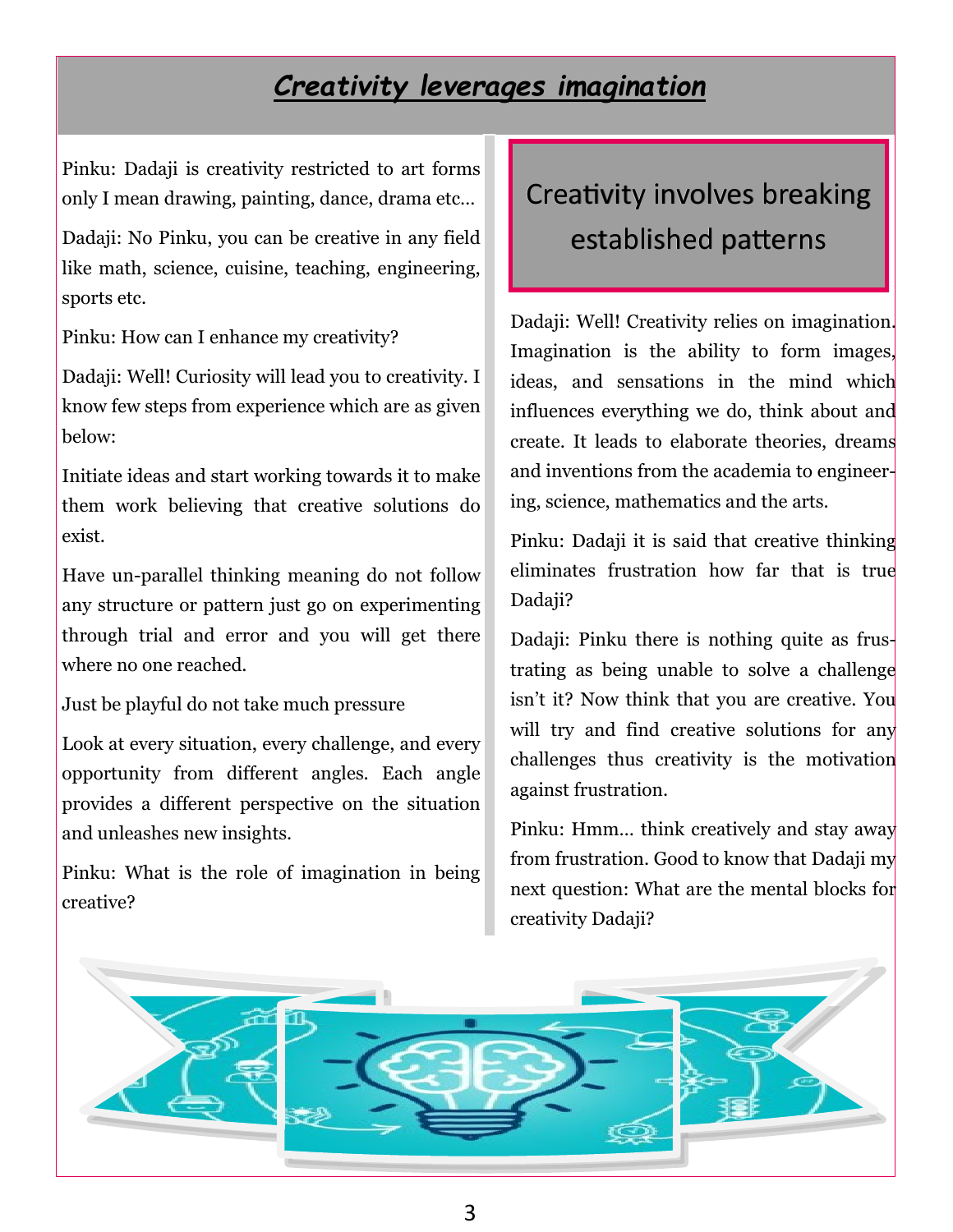#### *Creativity is contagious, pass it on*

Dadaji: Well there can be several but the major mental block is called "I can never do it" syndrome. For example, do you know why a big elephant being held by only by a small rope tied to its leg, no chains, and no cages will still stay where it is and never try to escape? While you know that it was obvious that the elephant could, at any time, break away from this bond.

Pinku: Really not sure Dadaji…

Dadaji: I will explain; Elephants just stay there and make no attempt to get away as when they are very young and much smaller they have been tied the same size rope and at that age, it's enough to hold them. As they grow up, they are conditioned to believe they cannot break away. They believe the rope can still hold them, so they never try to break free. What do you understand Pinku?

Pinku: My Meaning If you think you can never do it, you can never and if you think you can, you really can.

Dadaji: Slightly, modified version for you. Creativity is un-limited and can be pursued at any point in life and in any given situation in life.

Pinku: I totally agree Dadaji creativity is

# Creativity is not a competition, its an inspiration

un-limited does that mean taking risk is a part of creativity?

Dadaji: My gut feeling is that risk taking is a part and parcel of creativity. The biggest risk of being creative is that you will be judged, criticized, and analyzed by others. If you get discouraged or stop creating wonders, then you are lost. Also, there is quite a gap between our imagination and the execution of what we are trying to create. We rely on our imagination to envision what will be and generally the end product of our creative endeavor is almost always less than what we imagined. That's OK none in this world is perfect. If you are 80% nearer to what you have imagined, you are already a success.

Pinku: Very True! What is the contribution of self-confidence to a person's creativity?

Dadaji: If you gave place to self-doubt and questioned every decision of you make,

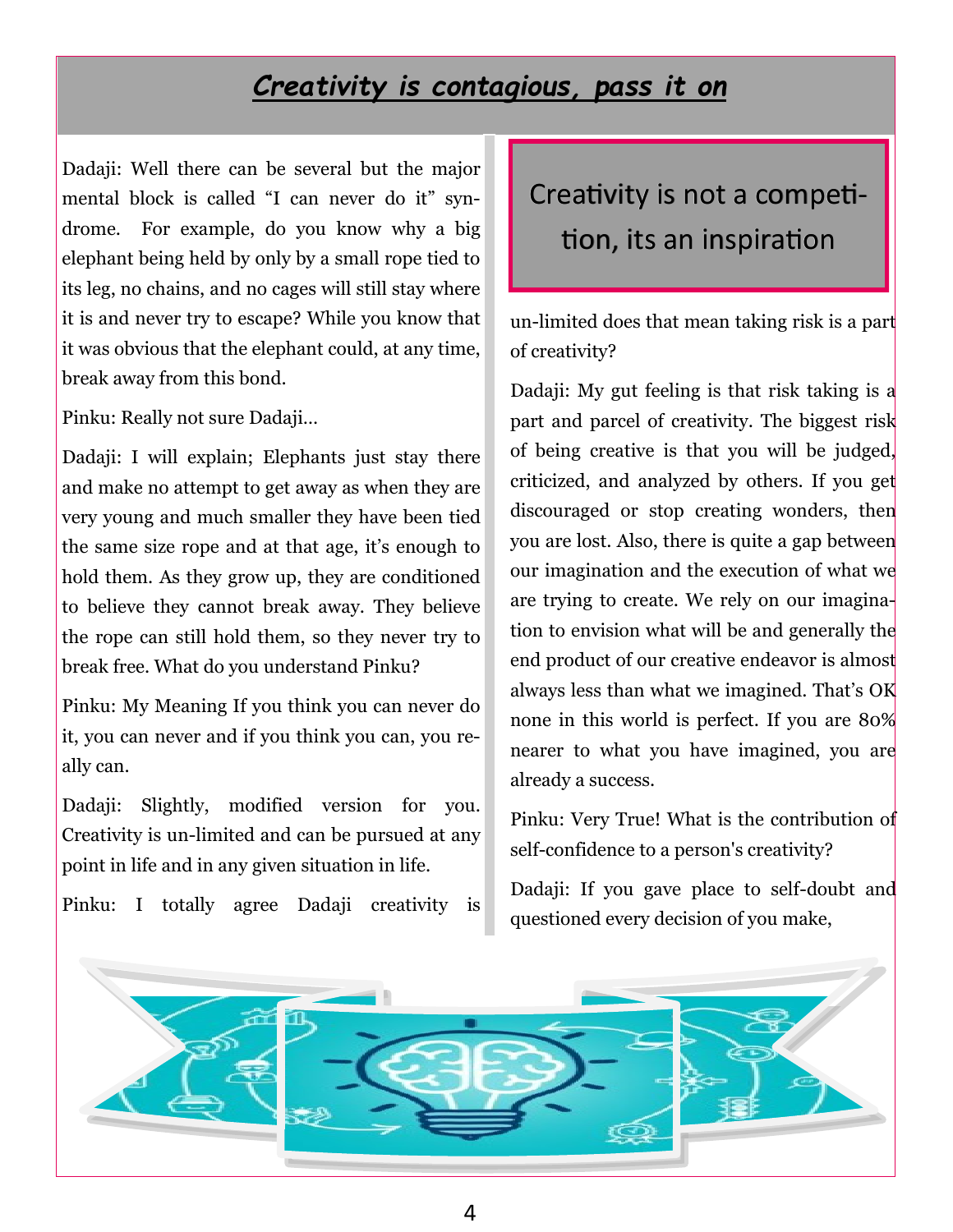### *Creativity comes from being curious*

your creativity is gone for a toss. Self-doubt is also a blocker of creativity. If you are not confident on creating what you imagined to create, you will not be able to do it.

Pinku: I understood Dadaji Self-confidence is the fuel for creativity. Another question for you: Does creativity lead to learning or learning lead to creativity?

Dadaji: Well! Learning and creativity go hand and hand one cannot survive in the absence of the other. Both the way it is possible see below"

Learning leads to creativity, creativity leads to knowledge and knowledge leads to wisdom

Creativity leads to Learning, learning leads to knowledge and knowledge leads to wisdom

Hope it makes sense to you Pinku.

Pinku: Yes Dadaji it does. What is the difference between being creative and being innovative?

Dadaji: While Creativity is related to 'imagination', but innovation is related to 'implementation'. The primary difference between creativity and innovation is that the former refers to conceive a fresh idea or plan, whereas the latter implies initiating

#### Creativity takes Courage

something new which is not known earlier.

Pinku: Fair answer. So, does that mean that creativity is required during innovation?

Dadaji: Yes of course! Without imagination you cannot even start innovating. You should at least have a vague idea of what you are trying to do correct? That idea source is creativity or creative thinking.

Pinku: Is there a difference between creativity and creative thinking?

Dadaji: I don't see any a major difference though there can be hair line difference that creativity is a broad term and involves something "new" every time and creative thinking is more of an implementable plan (with a difference).

Pinku: What are the top creative thinking skills?

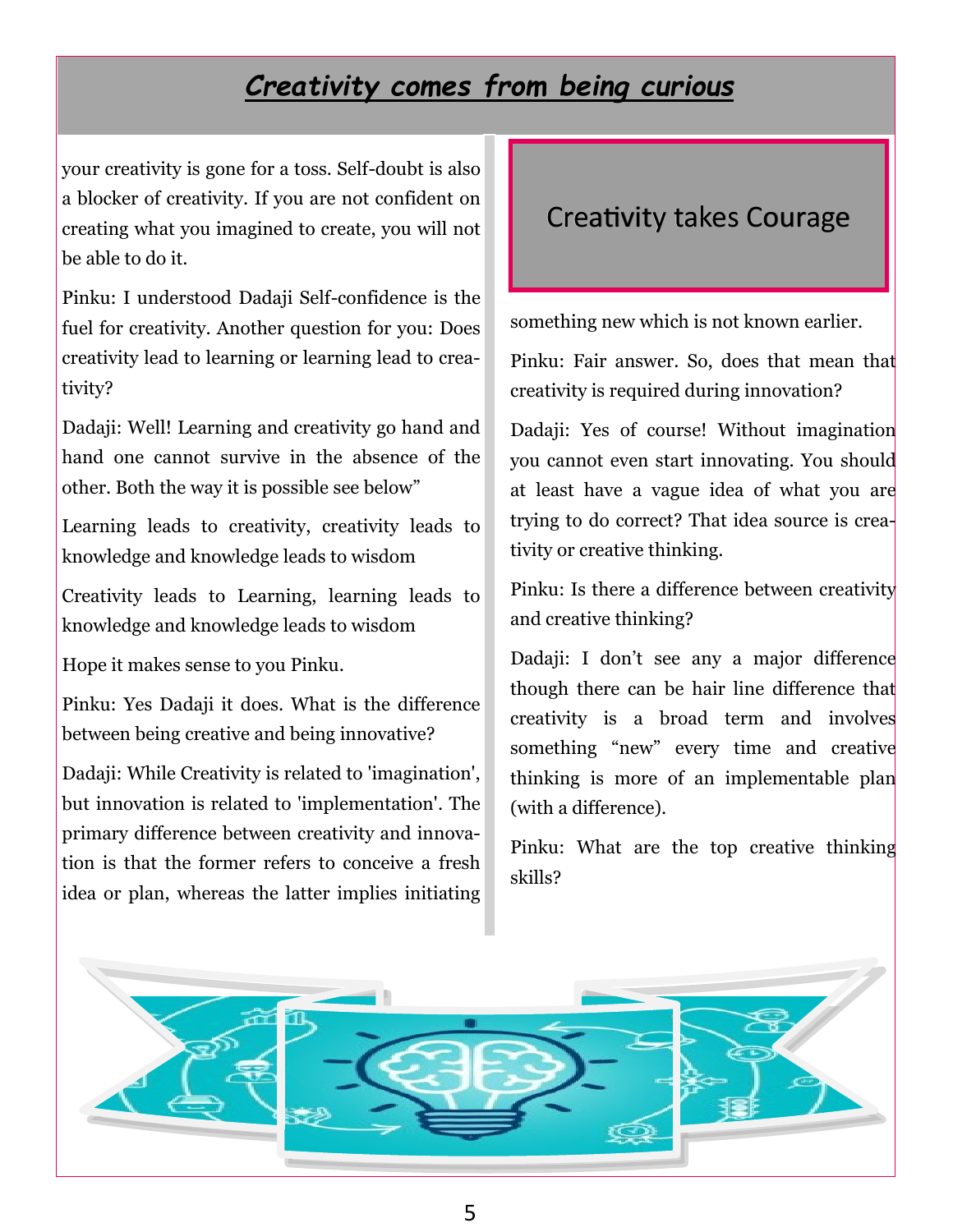#### *Creativity is looking more deeper*

Dadaji: The top creative thinking skills are as given below:

Analytical Skill: Analytical thinking is the visual thinking that gives one the ability to solve problems quickly and effectively. It involves a methodical step-by-step approach to thinking that allows you to break down complex problems into single and manageable components.

Prejudice Free Thinking Skill: Prejudice free thinking is a skill of a person who forms opinions on the basis of reason and is independent of person, authority or tradition.

Problem Solving Skill: The process of working through details of a problem to reach a solution through mathematical or systematic approach.

Organization Skill: Organization is a practice and an important part of creativity. While you may get a bit messy when trying out a new idea, you then need to organize your ideas so that other people will be able to understand and follow through with your vision.

Communication Skill: People will appreciate your creative idea if you can communicate it effectively.

Empathy Skill: You also need to be able to fully

### Creativity is intelligence,

## having fun

understand a situation before thinking creatively about it. Therefore, you also need to be a good listener. By asking the right questions and understanding the problem, you can come up with unique solutions.

Pinku: That was a good explanation Dadaji. My next question: What is creative writing and how do you develop that?

Dadaji: Creative writing comes in several forms like humor, story-telling, essays, blogs, songs writing, dialogues so on and so forth. The aim of creative writing is firstly to involve the audience and then impress the audience. You can develop creative writing by reading a lot, find inspiration in a topic and do sufficient research, write something daily, try to find meanings of idioms and hard words and their usage, Talk to others what you have read (and try to be flawless as much as possible), attach a concept to your thoughts, write good headings,

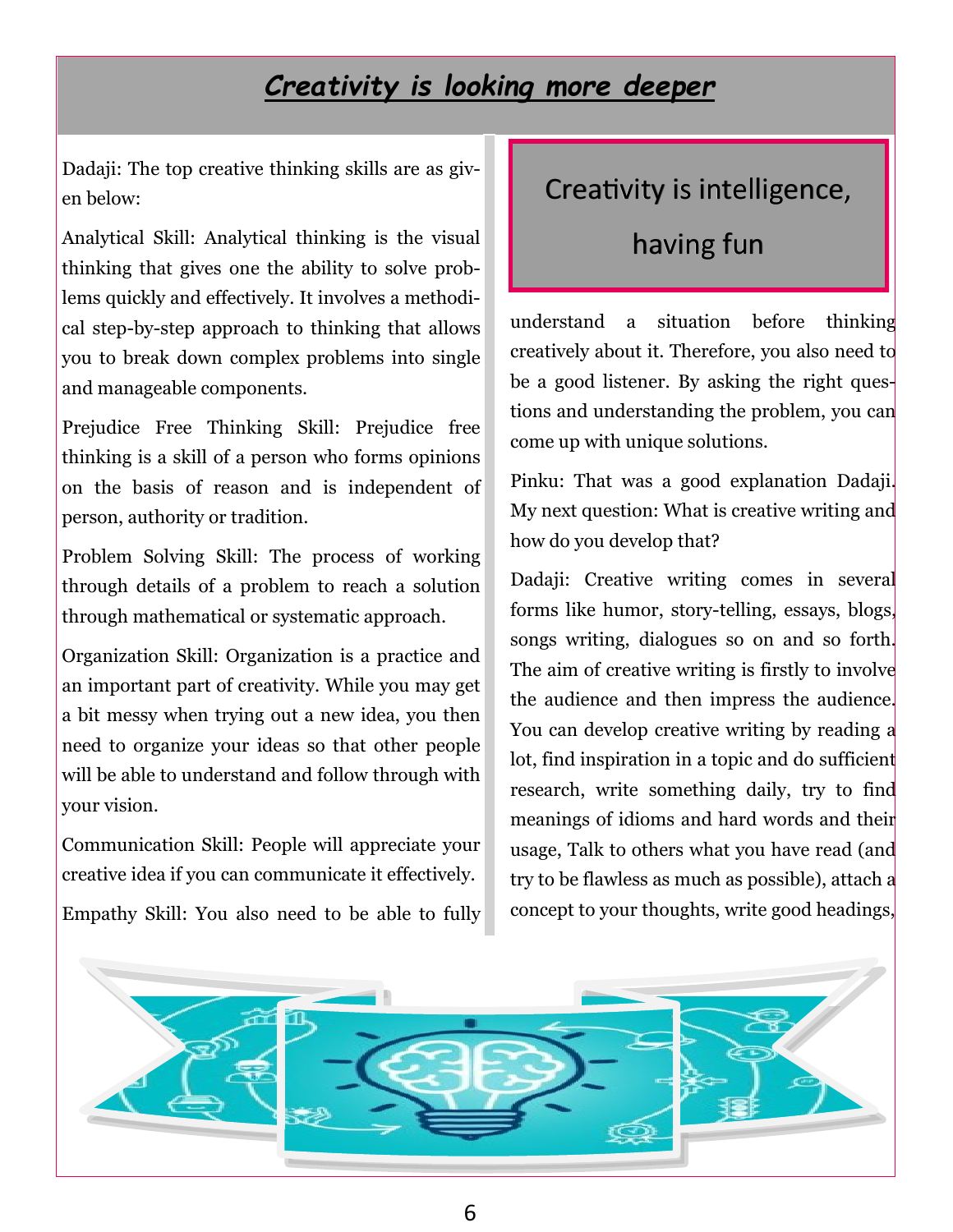## *Creativity say's do not look back*

try learning good quotes, bring in exciting stories in your writings. There are more but this much is sufficient for beginners.

Pinku: Hmm… let me try writing one at least an essay. Dadaji some say creativity is developed only when you are deeply hurt or you have been embarrassed time and again. How far is that true?

Dadaji: Everyone has a story and every story you hear from a successful person, you hear attached embarrassments and failures or someone bullying or hurting. That is quite common. That does not mean that all creative people in this world have to go through embarrassment or get hurt to be creative. Creativity is just a skill of thinking new every time or showcasing new every time that's all it is nothing to do with success or failure.

Pinku: I agree Dadaji. That triggers another question in my mind: "Are all genius creative".

Dadaji: I have no choice but to say 'yes' because, genius always try to do or find something new which no one in the world is aware of. Contradicting, you need not have to be genius to be creative. It is your passion to learn or do something new every time makes you creative too.

## Rationale thoughts do not drive creativity

Pinku: Ah! I thought I need to become genius to be creative. Thank god you said the last statement Dadaji. Tell me does creativity requires some kind of alignment?

Dadaji: I would say all your energies and focus should be aligned in order to be creative. Also, an appetite for risk, a desire for knowledge, wanting to solve at any cost, excited with every small achievement when are aligned, creativity increases.

Pinku: OK got it Dadaji. Tell me what it means when someone tells you that "you are a creative soul".

Dadaji: It's just a jargon used by people who must have identified you to be creative. When conversant, people also use words such as 'artsy,' 'out-of-the-box,' or a 'deep-thinker.'

Pinku: Got it Dadaji. It is said that in order to be creative you should be both your biggest

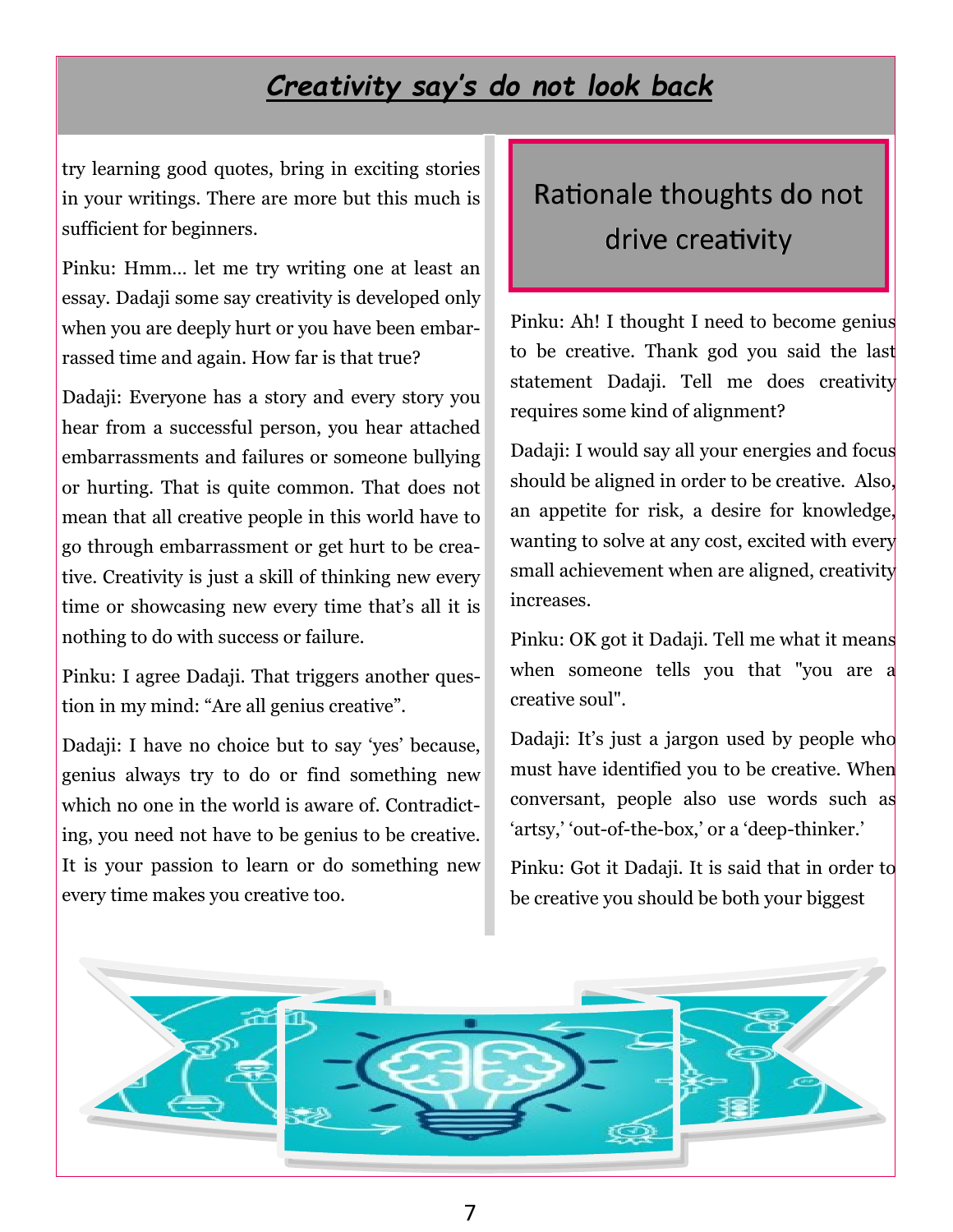#### *Creativity continuous creation*

supporter and worst critic. How far is that true.

Dadaji: Well! There are admirers and critics both in this world and both the type of people can be influencers to your thought. But, self-admiration and self-criticism comes with no risk and is the best as you are the best judge for your work. You cannot always admire your work or you cannot always criticize your work, what the phrase means is if your work delights you admire yourself and if you feel that your work requires repairs, you work towards it.

Pinku: Got it Dadaji. You explained it so well. My next question; what do you mean by having a creative edge?

Dadaji: The simple meaning of having creative edge is having the ability to create. It is more of a mindset with an attitude to upgrade skills, learn new and a willingness to play, explore and experiment. In fact schools should adapt creative edge in its culture. To a large extent this will help students to forget stress and fears.

Pinku: True Dadaji. Tell me what do you mean by creative impulse?

Dadaji: Everyone has a creative impulse which

# Creativity is where you can do many mistakes without regret

hibernates throughout one's life until an idea or imagination wakes it up. In simple words, creative impulse is a drive born when a new idea or imagination strikes and gets multiplied by a strong desire to achieve it. But, if you do not give it a "go start" or break the journey it is of no use. However, those who have lived by the ignited creative impulse go long also, are very successful and some who went further on, became legends.

Pinku: Wow! I think that's very a good concept you taught me Dadaji. Dadaji tell me who are the most creative people in the world?

Dadaji: Well! A very simple answer is our own mother. Just imagine how creative they are. Every time, the only thing that haunts them is how to improve their home front for which they always think creatively. If you don't drink milk as it is, she prepares milk shake and makes you to drink, if you do not like bread,

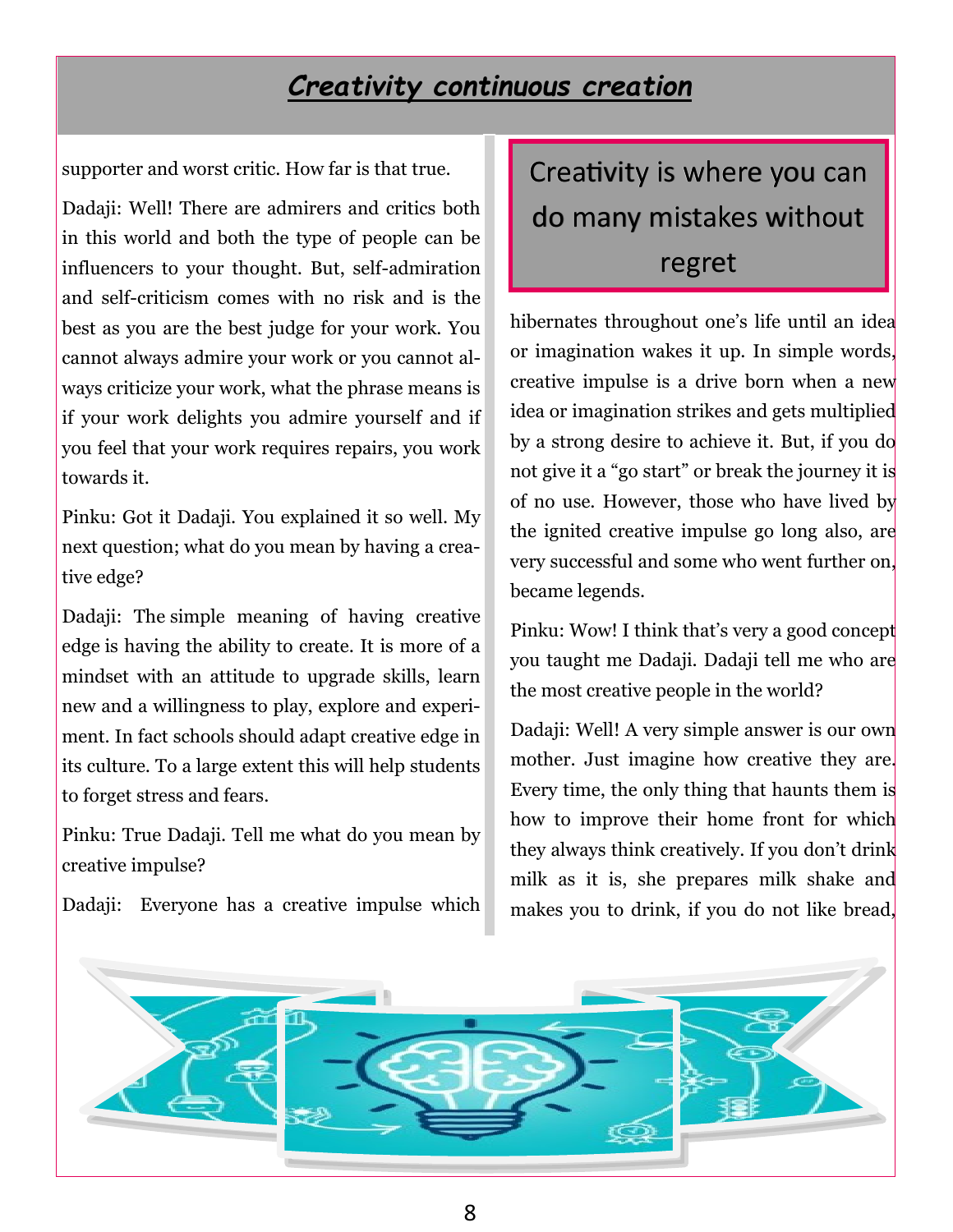#### *Creativity is following your intuition*

she bakes it and convert the same to crispy rusk. I am not sure whether you observed Pinku, she will not throw away anything whether it is a broken DVD or your shirt buttons or used straws or cooldrink cans etc. she uses them to create fancy and decorative items for home decoration.

Pinku: I know. And, so true Dadaji Mother is the most creative of all and I completely agree. My next question to you: Is it true that only intelligent can be creative and not all.

Dadaji: Well! I believe that creative people are intelligent no doubt about it as you need to think beyond boundaries, beyond your normal thinking to be creative. But, intelligent people are not always creative. Creativity is highest form of intelligence anybody can have.

Pinku: I agree. A little modified question are highly imaginative people are more creative?

Dadaji: No doubt about that Pinku, I can quote you the examples of Einstein, Leonardo da Vinci, and Beethoven who were not only highly imaginative but also very curious do create new things.

Pinku: Very True Dadaji. Not only they were creative at their best they did show that if you are

#### Creativity is

#### Madness

curious to create new things, you can give a lot to this world. Dadaji what do you mean by creative awareness?

Dadaji: Creative awareness is you become aware "Yes, I am good at this" and "These are my weaknesses". Creative awareness gives you choices and provides a space for transformation to occur. Creative awareness is also very useful because it shows you how your mind influences your body and conversely the body influences the mind. Finally, you will not react according to misguided impulses and will be working, practicing, experimenting, enjoying your life seeing it more as a play and less as a burden. You become active and creatively engaged.

Pinku: Interesting Concept Dadaji but how do you develop creative awareness?

Dadaji: You can enhance creative awareness when you brush your imagination daily,

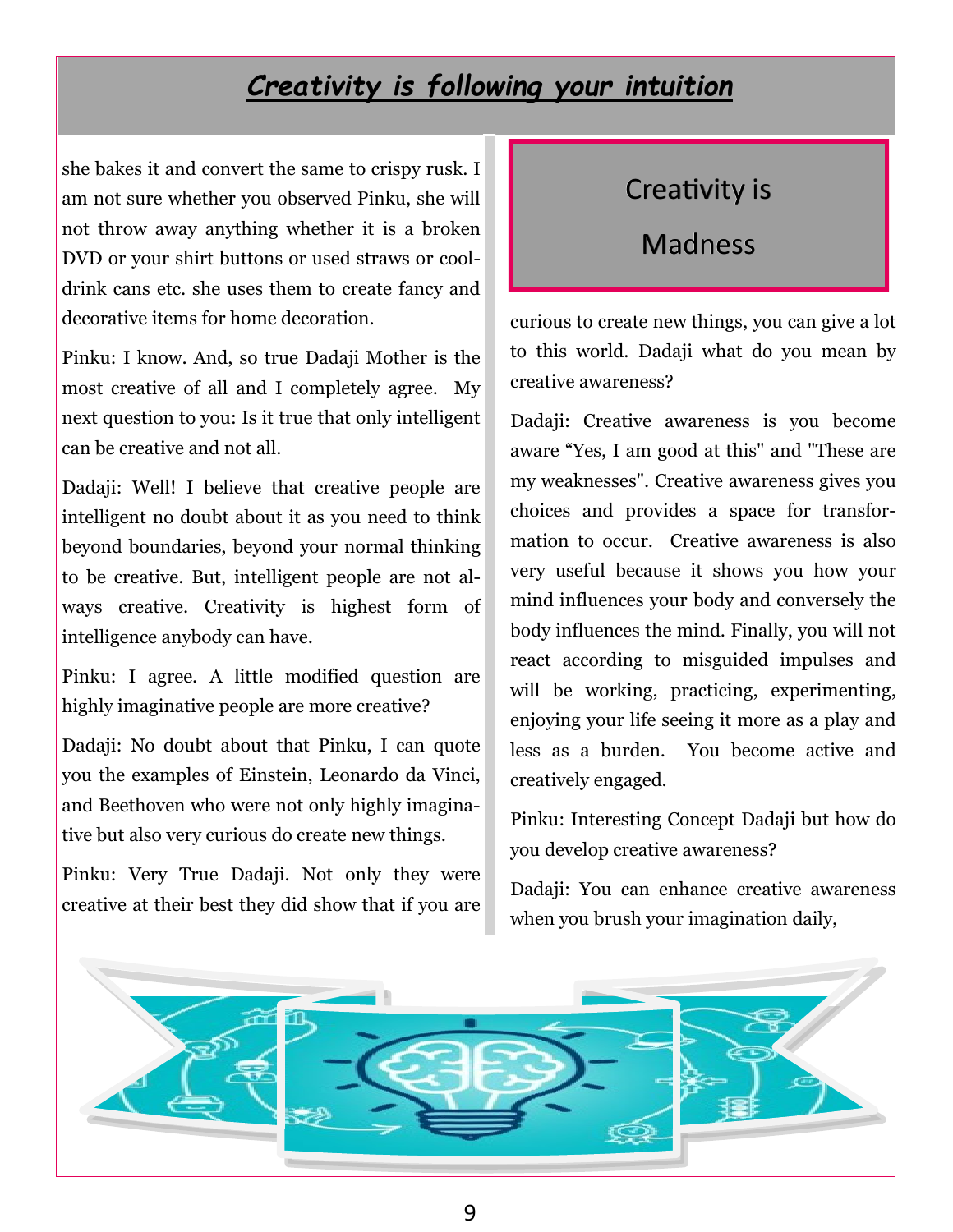## *Creativity say 'No' to thousand things*

take up challenges, keep yourself energized every time, start realizing that you are a reflection of yourself and not of someone else, develop experimental mindset and do not hesitate doing trial and error, treat yourself good and others too, spend some time with nature, go for walking or jogging, take fresh morning breath, if time permits meditate, either sleep early or at least try to sleep well, pursue your hobby on weekends, and read something daily at least newspaper I suggest.

Pinku: That was a very good suggestion Dadaji; I will try to fulfill at least 50% of what you said and achieve 100% sure one day.

Dadaji: Yes I agree Pinku, you cannot just change in a day, and you need to practice all that I said above.

Pinku: I heard reverse word "creativity sluggishness" and what is that Dadaji?

Dadaji: Hmm… creativity can sometime be sluggish as you may encounter continual failure, you could feel loss of energy, less self-motivated, you become myopic meaning shortsightedness (unable to see a bright future ahead), your own self build hues and cries. But, these are just feelings and you

## If you think Creative

#### You become Creative

can easily get over them by overdoing or over communicating or over marketing or whatever the other better solutions you may know.

Pinku: Hmm… the only question that is coming in my mind is will creativity sluggishness result into creativity brake-down?

Dadaji: I cannot say "No" Pinku. That is quite possible but god has created us like a rubber ball the more force with which we come down, with double force, we bounce back. That's all I can say.

Pinku: In fact well said Dadaji. Well! My next question when do you call something as a creativity breakthrough?

Dadaji: Any creativity is a breakthrough if and only if it is of immense help to human kind or is 'a vision of the future'.

Pinku: I differ here Dadaji then creativity in aesthetics can never become a creativity breakthrough. Isn't it?